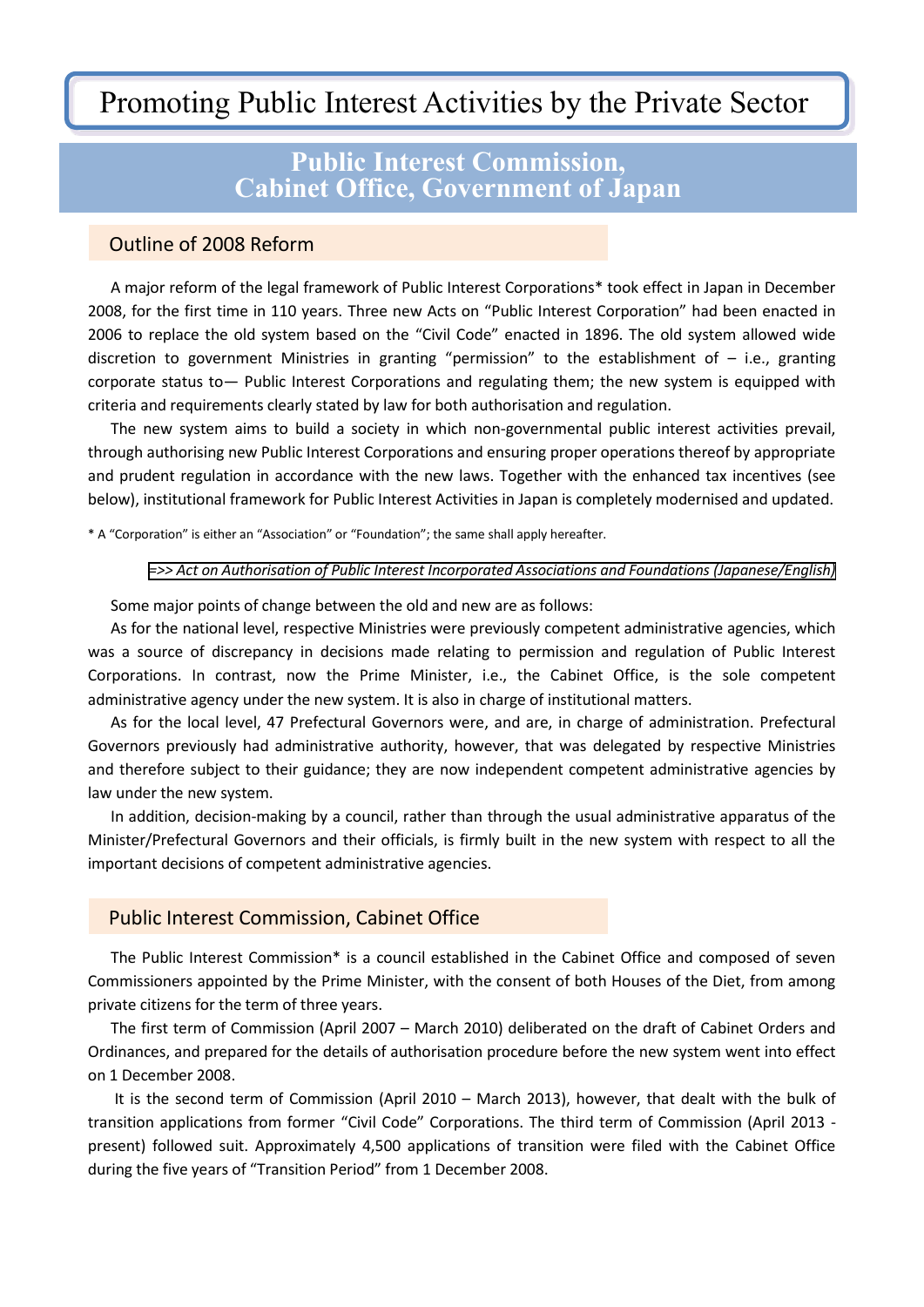The third term of Commission saw the closing date of Transition Period on 30 November 2013. All transition applications were required to be filed by that date. Major task of the Commission has since then gradually shifted to the regulation of existing Public Interest Corporations, as well as encouraging new applications for authorisation from General Corporations established under the new scheme.

\* It was also known as the "Public Interest Corporation Commission". It has no power, however, on the act of incorporation; it has jurisdiction on authorisation of charitable status and regulation of Public Interest Corporations.

*[=>> Public Interest Commission \(Cabinet Office\)](https://www.koeki-info.go.jp/pictis_portal/other/pdf/E_01.pdf)*

#### Objectives of 2008 Reform

 The goal of the 2008 Reform is to promote sound development of non-governmental/not-for-profit activities, and thus contribute to the promotion of public interest activities by the private sector. To achieve that goal, it was necessary to address the problems bedevilled in the previous system, such as indistinctness and discrepancies both in permissions and regulation by competent Ministries due to their wide discretion.

 Three new laws were enacted in 2006 to implement the Reform and enforced in 2008 (Law Nos.48-50 of 2006). Act on "General Corporations" stipulates the establishment and governance of General Corporations. Act on Authorisation of "Public Interest Corporations" stipulates criteria and requirements for both authorisation and regulation of Public Interest Corporations. Finally, so-called Act on "Transition" stipulates the procedures for transition of former "Civil Code" Corporations to the new system.

*[=>> Outline of New Legal Framework of Public Interest Corporation in Japan](https://www.koeki-info.go.jp/pictis_portal/other/pdf/E_02.pdf)*

#### "Public Interest" Corporation under the New System

You can establish a General Corporation\* by registration with a Registration Office. If authorised by the Prime Minister or a Prefectural Governor, it becomes a Public Interest Corporation. Public Interest Corporations with area of activities limited to a single Prefecture fall under the jurisdiction of the relevant Prefectural Governor. All others fall under that of the Prime Minister; the Cabinet Office and its Public Interest Commission is in charge.

 Former "Civil Code" Corporations were mandated by law to apply within five years (i.e., by 30 November 2013), for transition to the new system, i.e., either to become a new "General" or "Public Interest" Corporation. If the application did not meet the deadline, such corporation shall be by law deemed to be dissolved. The transition so far has been smooth. There were 24,317 "Civil Code" Corporations just before the 2008 Reform.\* A total of 20,736 corporations have applied for transition during the five years: 9,054 (44%) filed for a new Public Interest Corporation; 11,682 (56%) filed for a General Corporation. Other 3,581 corporations were dissolved or merged\*\*.

 As of 31 December 2013, a total of 8,667 corporations have been authorised by the Prime Minister and Prefectural Governors and are in operation as new Public Interest Corporations: all based upon the recommendation by the Public Interest Commission or its prefectural counterparts. Of 8,667 in total, 289 are from newly established General Corporations and 8,378 from former "Civil Code" Corporations.

\*\* Of which 426 were deemed to be dissolved due to non-filing by the said deadline.

*=>> Five Years' [Transition to New System](https://www.koeki-info.go.jp/pictis_portal/other/pdf/E_03.pdf) [Area of Activities by Public Interest Corporations](https://www.koeki-info.go.jp/pictis_portal/other/pdf/E_04.pdf)*

<sup>\*</sup> Under the old system, there was virtually no other way than to become a "Civil Code" Corporation in order for an entity that was not necessarily "for profit" to get a corporate status. As a result, former "Civil Code" Corporation came to include over a century miscellaneous private entities that were not necessarily "for public interest": from alumni, clubs, various mutual aid associations to those near to usual private businesses. The lack of clear criteria in law, wide discretion given to Ministries, huge socio-economic change since the Civil Code was enacted: all of these fostered this happen.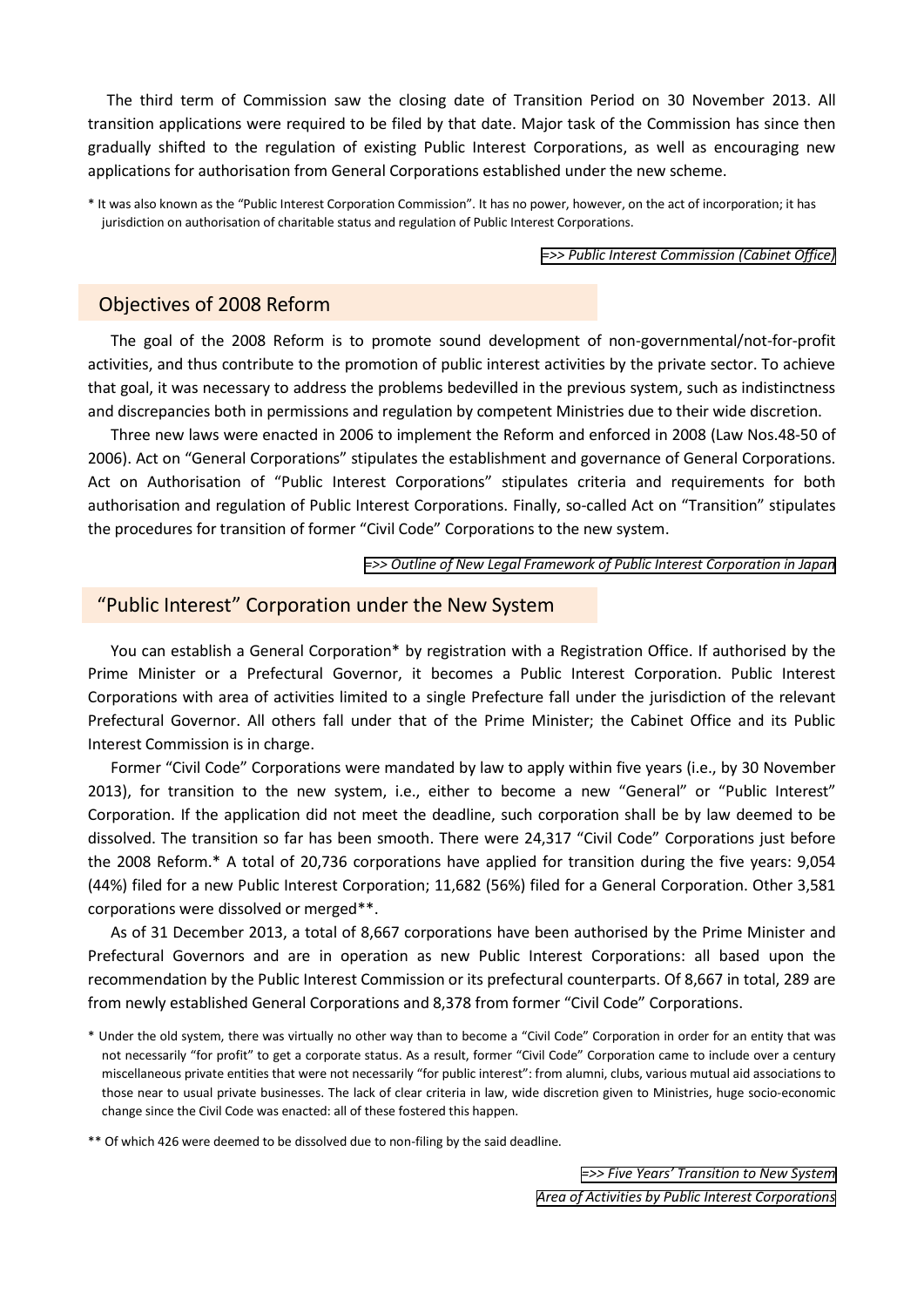#### Steps to becoming a Public Interest Corporation

 A General Corporation wishing to become a Public Interest Corporation shall apply for authorisation with the competent administrative agency in charge. Then, if decided that the application meets the criteria set forth in the Act on Authorisation of Public Interest Corporations, it shall be authorised as a Public Interest Corporation. Public Interest Commission of the Cabinet Office consisting of seven private experts,



or its equivalent Councils\* in 47 Prefectures, shall judge with neutrality and fairness whether the application meets the criteria of authorisation as set out in the law.

\* Names vary from one Prefecture to another.

*[=>> Public Interest Authorisation and Transition to New System](https://www.koeki-info.go.jp/pictis_portal/other/pdf/E_06.pdf)*

### Tax Incentives

 To promote public interest activities, tax incentives are provided by law for Public Interest Corporations that conduct "public interest" activities and comply with the authorisation criteria. Tax incentives for Public Interest Corporations in Japan have been drastically enhanced in 2008 and 2011\*. Tax incentives for public interest activities are roughly twofold: taxation on profit from corporations' activities, and that on donations made to them by citizens individual and corporate.

 "Public interest" activities are exempt from Corporate Tax. It is levied only on 34 specific "for profit" types of businesses designated by a Cabinet ordinance. No Corporate Tax is levied even on such for-profit activities as fitting the 34 types, if they consist part of "Public Interest Activities" authorised by a competent administrative agency. Act on Authorisation require a Public Interest Corporation to transfer 50 per cent or more of the profit from its for-profit activities to its Public Interest Activities. Such amount transferred is deemed by tax law to be "donated" within the entity, therefore exempt from Corporate Tax.

 Taxation on donations refers to Income Tax for individuals and Corporate Tax for companies. Income deduction is available for donations by individuals to Public Interest Corporations in general; tax credit is available for donations by individuals to those Public Interest Corporations that meet certain criteria (i.e., socalled "Public Support Test")\*\*. A separate tax write-off limit is available for donations by companies to Public Interest Corporations, in addition to the usual tax write-off limit for donations in general.

 From the standpoint of tax law, corporations enjoying tax deduction for donations granted to them are called "Specified Public Interest Promotion Corporations (SPIPC)". Previously, "Civil Code" Corporations needed to be recognised one by one as SPIPC. There were 862 "Civil Code" Corporations with SPIPC status as of April 2008. Under the new system, all the Public Interest Corporations, as they already pass legally mandated criteria, shall obtain by law SPIPC status. As a result, the number of "Public Interest" Corporations with SPIPC status has increased tenfold in five years of the Transition Period: 8,667 "Public Interest" Corporations with SPIPC status are in operation as of 31 December 2013.

\* Tax credit for donations by individuals was introduced in FY2011 with the background of the Great East Japan Earthquake Disaster that year.